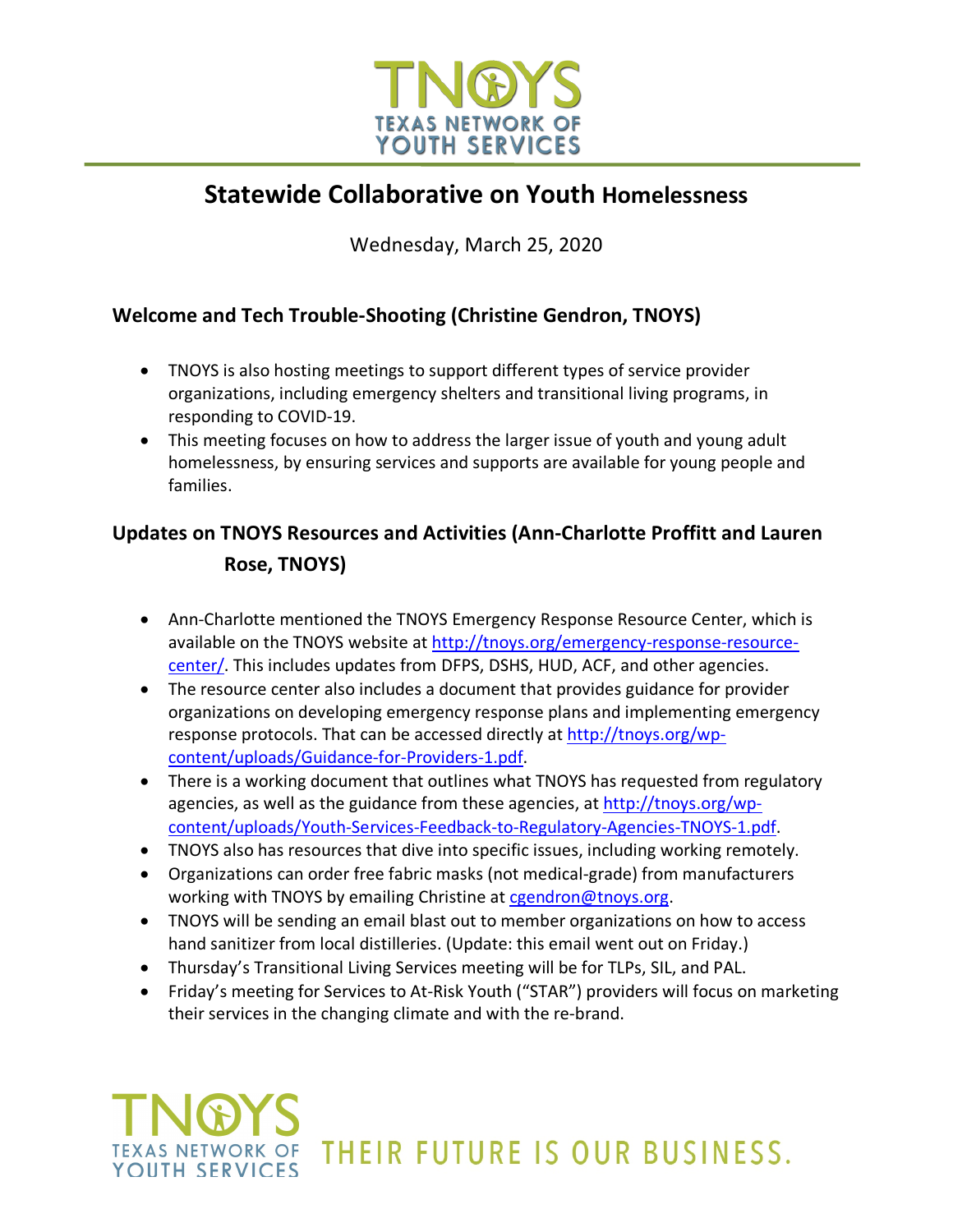

- Eric Samuels requested that TNOYS share the following information from Texas Homeless Network:
	- o The THN Balance of State Continuum of Care (CoC) page has resources on COVID-19. You can access it at https://www.thn.org/statewide/covid-19/.
	- $\circ$  THN is coordinating regularly with the other state CoCs to request the following from state leadership:
		- § Provide urgent public health and financial support to homeless crisis response systems.
			- Devote public health resources to Texans experiencing homelessness:
				- o Utilize the DSHS resources to connect public health departments in the state with homeless crisis response systems and require daily briefings to monitor virus spread and act as needed.
				- o Dedicate testing kits throughout Texas for persons experiencing homelessness to ensure swift and efficient mobilization of resources if outbreaks occur.
				- o Utilize outreach and telemedicine practices to engage with people experiencing homelessness in encampments.
				- o Identify public health resources to provide those infected with isolation and treatment locations and medical respite care.
		- § Provide critical financial support for homeless crisis response systems:
			- Provide funding to expand permanent supportive housing in Texas communities so households and programs have more options to move people out of crowded shelters.
			- Provide all emergency shelters and homeless service providers with funding to sustain adequate staffing levels and pay facility overhead costs.
			- Provide all emergency shelters and homeless service providers with the necessary sanitizers, protective gear, hygiene disinfectant supplies, and other needed materials and supplies;
			- Make all needed supplies, necessary testing, treatment, isolation/quarantine locations available to the programs and residents at no cost.
			- Provide resources to local communities so they can minimize the number of people living in homeless encampments by providing washing stations, sanitizers, securing transportation and space, including hotels, for isolation and self-quarantine.

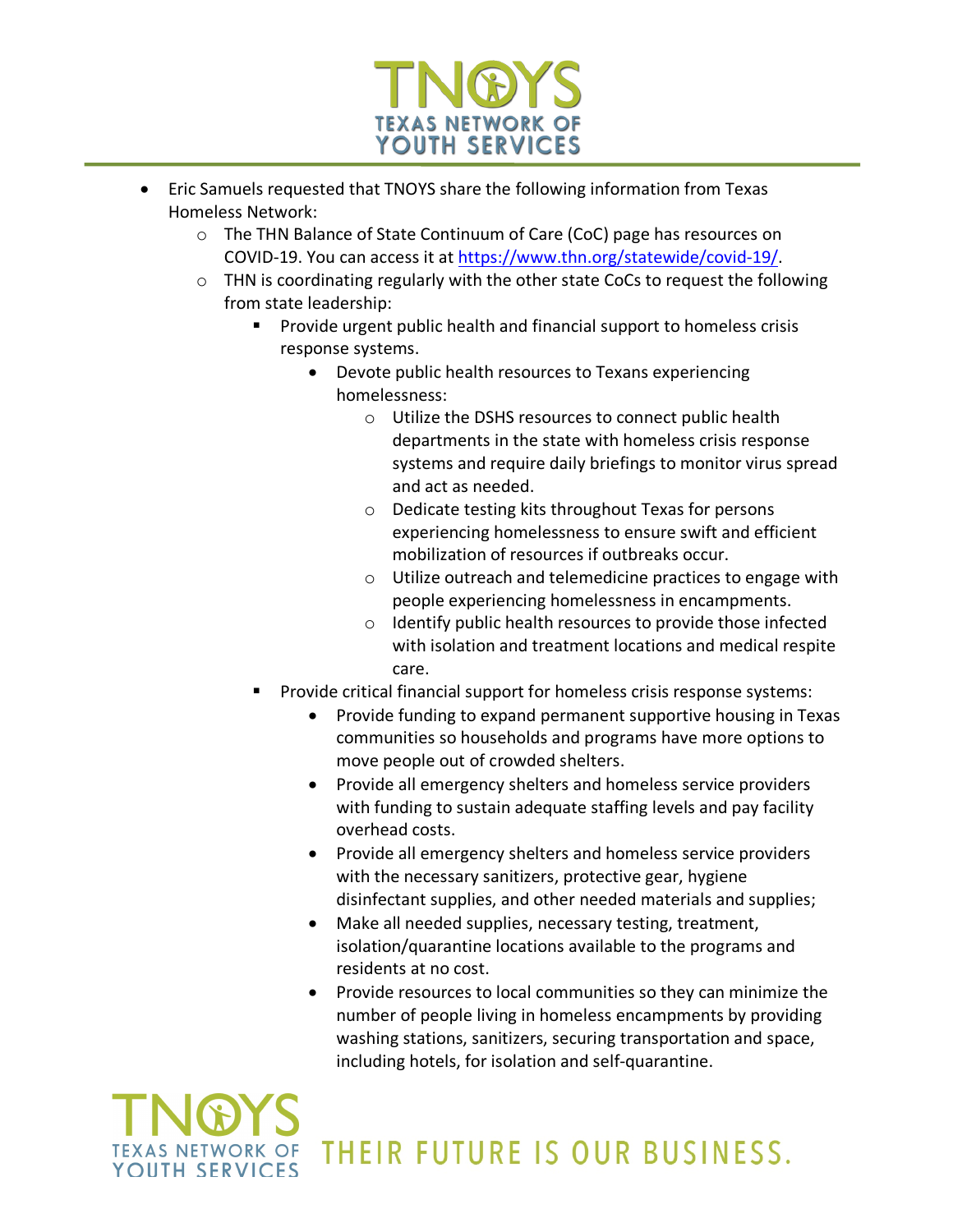

- § Mitigate the effects of coronavirus spread through Texans at-risk of or experiencing homelessness.
	- Enforce long-term Moratorium on Evictions and Foreclosures:
		- o Texans are facing a loss of income as the result of businesses closing, workers being laid off, and those who are still employed are losing hours as they are forced to stay home from work for the protection of everyone's health. New data from the Texas Workforce Commission shows that unemployment claims from March 8 - 14 are up over 7,000 as compared to last year. While we commend Gov. Abbott on his actions to temporarily close dine-in establishments and gatherings of over 10 people, this number of unemployment insurance claims is expected to increase exponentially after these executive actions. Without adequate housing, the most vulnerable Texans will be unable to adequately fight COVID-19 and other deadly illnesses.
		- o The moratorium should be set for 90 days after the president ceases a declaration of a national crisis, with the option to expand depending on the circumstances. In addition, issuance of writs of possession should be halted by Justice Courts around the state.
		- Enact a statewide moratorium on sweeps of homeless encampments.
			- o By sweeping homeless encampments, the state will cause coronavirus to spread to new communities and disconnect vulnerable populations from services. The unintended consequences of sweeps far outweigh any perceived benefit and must be taken into account.
- § Samantha Foss from THN jumped on to add that THN is working on a letter to the Governor with these requests. She also said that they'll be using social media to collect donation requests for shelters across the state.

#### **Updates from Federal Agencies (Darla Bardine, National Network for Youth)**

• NN4Y works at the national level to prevent and end youth and young adult homelessness and human trafficking. They're a non-partisan organization engaged in policy advocacy as well as disseminating best practice information across the country.

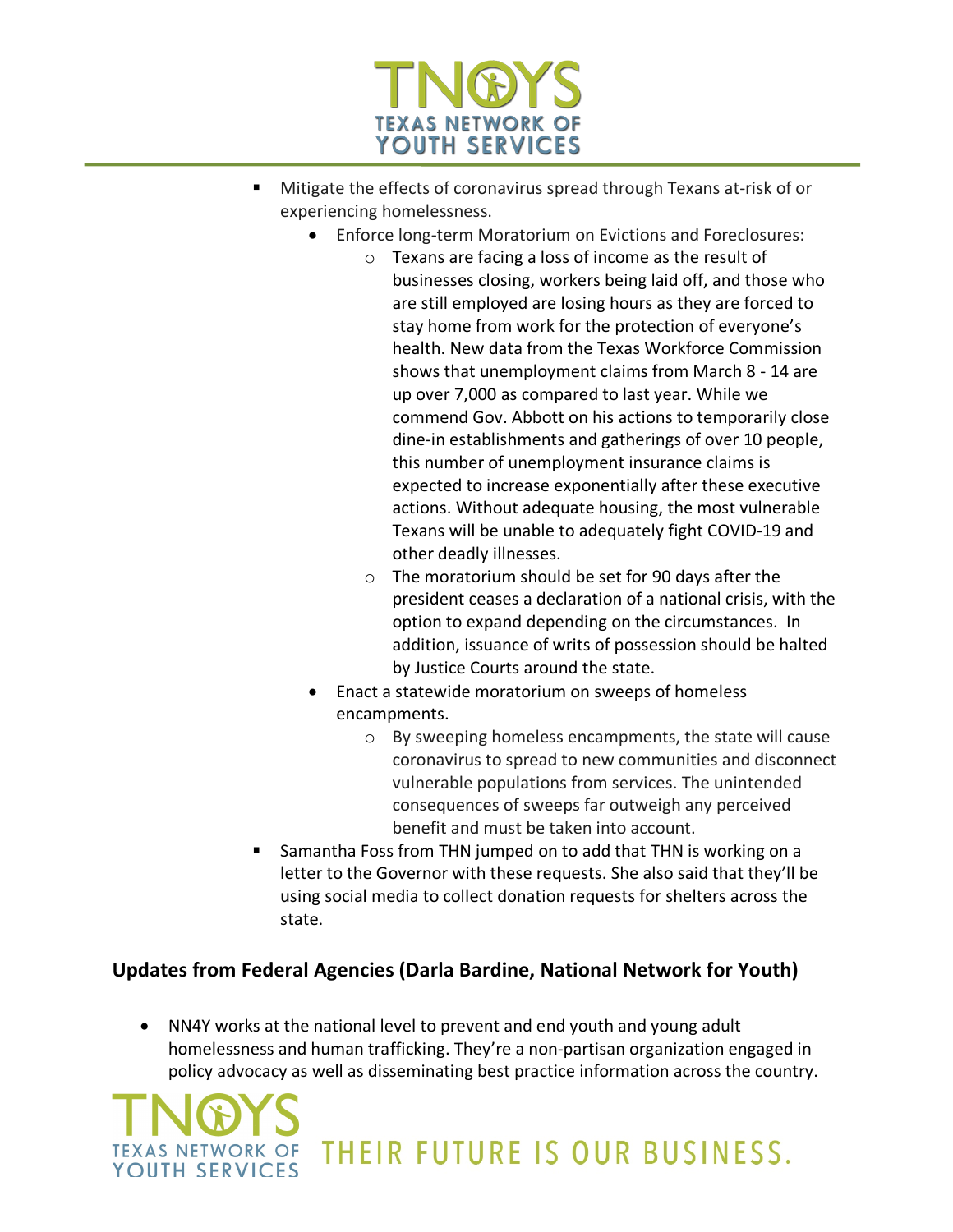

- NN4Y has been talking with Congress and federal partners to share the issues that TNOYS already shared on the call – these are the issues we're hearing about form service providers and young people they serve.
- NN4Y is pushing federal agencies to increase flexibility on how funds can be used, to allow grant agreements to be amended, etc.
- NN4Y co-hosted a call w/ the US ICH, ACF, and CDC on Friday. Over 130 youth-service providers from across the country participated. The following information was shared on that call and/or is what Darla is hearing from others:
	- $\circ$  The ACF had already been working to allow increased flexibility in how federal funds are used and how programming is administered. ACF had already been trying to get approval from the Office of General Counsel and other layers of bureaucracy to get out some guidance. They were hoping to be able to get this out by the end of the week. (Update: we have not seen it yet.)
	- $\circ$  They did share information on RHY already that was helpful. In particular, they shared that there is already more flexibility than these grantees realize, but grantees should be in contact with their grants manager. Not everyone is having the same level of disruption so grants managers will provide customized support.
	- $\circ$  NN4Y is hoping to see an infusion of at least \$80,000 for RHY programs but they asked for a lot more than that.
	- o NN4Y has had ongoing conversations with HUD. They've been less open to flexibility and conversation. A lot of the CoC focus and dollars that they get won't go to young people or to young families.
	- o NN4Y is hearing stories of young people who are losing jobs and can't pay rent.
	- o Youth service providers really are on the front lines but aren't necessarily prepared with information that medical professionals have on how to operate during a pandemic. Many of them have questions about PPE, etc.
	- $\circ$  The CDC is encouraging all service providers to increase "infection control practices." This includes screening people who enter the facility for cough or fever so that they can be isolated (but not denied services).
	- o Beds for those who have any type of illness should be at least six feet apart.
	- $\circ$  A lot of communities didn't have a coordinated plan in place pre-COVID-19. This is something we've learned is needed. The CDC encourages all organizations to be in close communication with local public health departments to build those relationships and respond based on their guidance. This guidance can't all come from the Feds because an organization in Seattle needs to respond differently than an organization in a community that is not a hot spot yet.
	- $\circ$  The CDC plans to release an FAQ soon on how to continue to accept donations but safely. This will include making sure that the donor and the family of the donor are not sick. If it's clothing, you can wash it on high heat. If it has hard

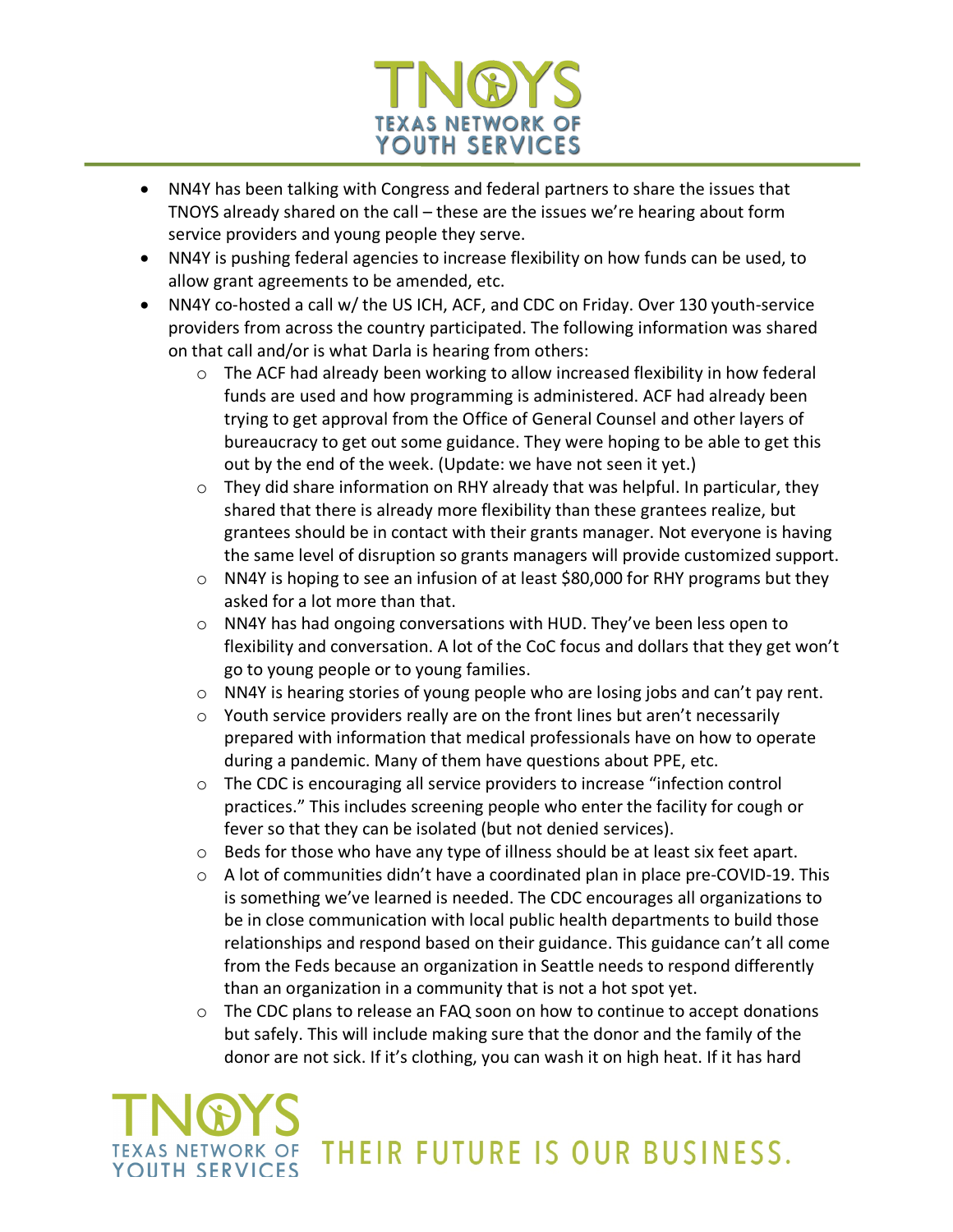

surfaces, you can clean it using the CDC recommended cleaning products, including bleach.

 $\circ$  NN4Y works closely with the UC Berkeley School of Public Health. They just released four videos geared towards providing front-line works and youth homelessness service providers with information on how to protect themselves and clients. The videos discuss washing hands, using gloves, etc. They are available at https://nn4youth.org/learn/covid-19/.

#### **Updates from Child Protective Services (Valinda Bolton)**

- Valinda checked in with Gaye Vopat, the lead on transitional services. IF anyone knows of a young adult who was formerly in foster care and needs assistance with housing or otherwise, related to COVID-19, they can contact the PAL staff or the regional office staff. Contact info for PAL coordinators is available at https://www.dfps.state.tx.us/Child Protection/Youth and Young Adults/Preparation For Adult Living/PAL coordinators.asp.
- This is for any young adult who was formerly in foster care. They do not need to have aged out.
- DFPS is working on a formalized way to track COVID-19 support being provided in the region.
- Public institutions of higher learning are working to assist young adults who were formerly in foster care who are on their campuses. DFPS has been sending information about COVID-19 and response to those institutions. Those institutions and the foster care liaisons have been asked to notify DFPS if they are aware of former foster youth who need assistance with housing or any other form of assistance.
- If you have questions or need more information you can contact Valinda and she can connect you with Gaye or other state office staff. Valinda's email is valinda.bolton@dfps.state.tx.us.

#### **Updates from the Office of the Governor, CST Team (Alan Schonborn)**

- On yesterday's shelter call hosted by TNOYS information was shared that they are having difficulty accessing food. OOG has begun an initiative to try to find ways to get community support for meeting this need, as well as for encouraging those who have needs to use available resources through the TEA website, food banks, etc.
- OOG is directing, wherever possible, those who have specific needs and reach out to their office, whether they are CST grantees or not, to go to the local resources that are available as provided by TNOYS, TACFS, and others.

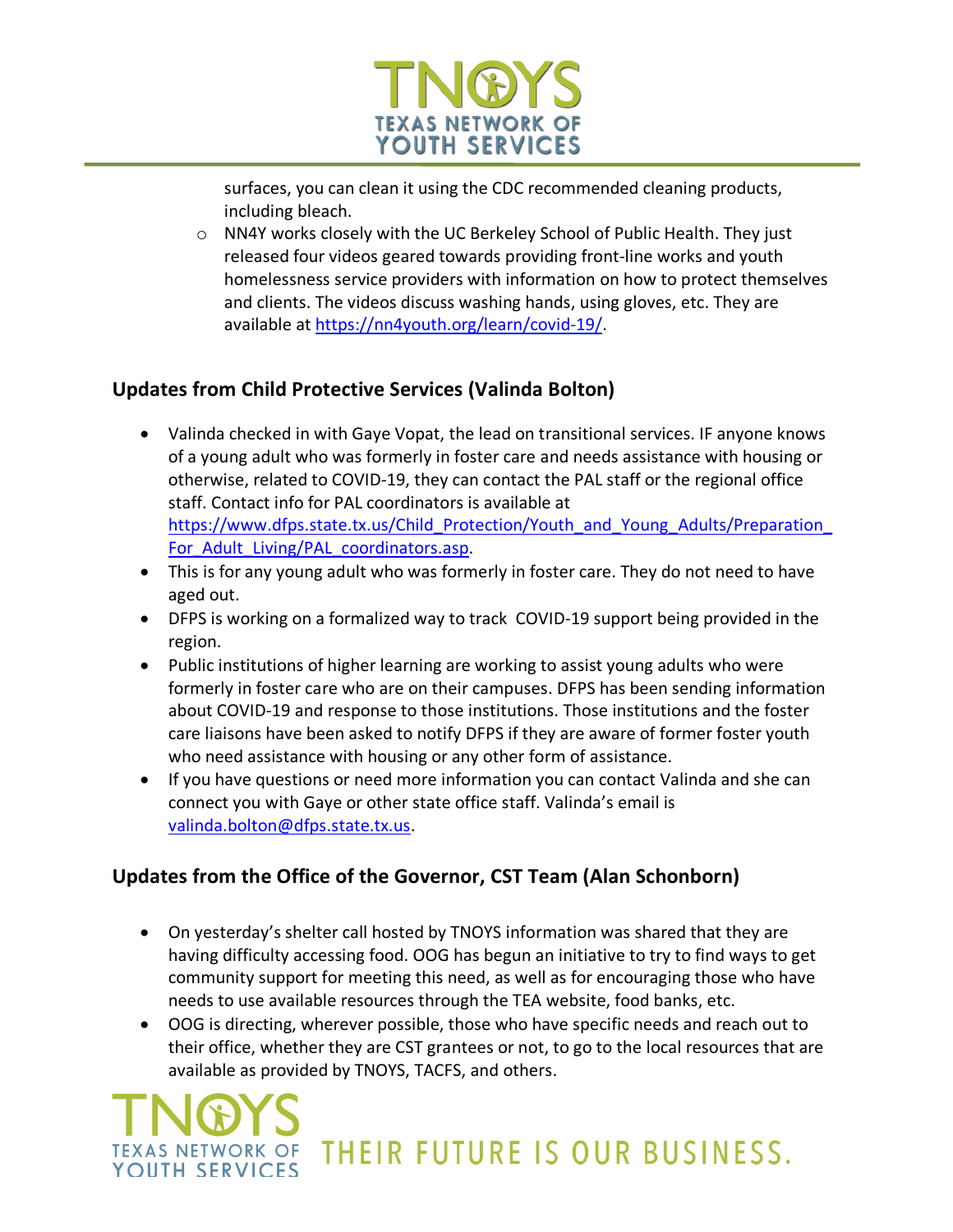

- They're also looking to the philanthropic community to try to get some immediate support to meet needs.
- OOG is hearing from all partners that they're eager to learn as much as they can from the field so that they can work to address challenges and smooth out wrinkles in implementation of protocols.
- OOG is meeting with regularity, almost daily, with most state agency partners and with others in OOG to drive attention to where it can be most helpful.
- More info on the OOG CST Team is available at https://gov.texas.gov/organization/cjd/childsextrafficking. If you have a need or challenge that's not being addressed, you can contact the regional administrators on the OOG CST Team. You can also contact Alan directly at alan.schonborn@gov.texas.gov.
- Many OOG CST Team grantees are continuing to be in contact with youth who are on the street. OOG wants to ensure for others who also have some kind of brick-andmortar operation that is still willing to see youth, that they've thought in advance about how to allow access. If organizations represent themselves as specialized CSEY advocates, OOG hopes they've thought through how to provide services safely.

#### **Updates from Texas Education Agency (Cal Lopez)**

- TEA continues to work with OOG, DSHS, and the Texas Division of Energy Management, to coordinate a response to COVID-19. TEA's role is to disseminate information to school districts to aid them in decision-making and to help address any barriers they are facing.
- The TEA Commissioner is having regular calls with Superintendents.
- Cal encourages everyone to visit the TEA website. The TEA website has a wealth of resources and is updated almost daily. www.tea.texas.gov.
- There are resources for school districts on providing educational continuity. School buildings are closed but districts are hard at work to find high and low-tech opportunities to ensure kids will have opportunities to continue and complete their coursework. https://tea.texas.gov/texas-schools/health-safety-discipline/instructionalcontinuity-planning-framework
- There is also a page specific to special populations, including those who receive special education services and those who are English learners. https://tea.texas.gov/texasschools/health-safety-discipline/special-education-and-special-populations
	- $\circ$  Next week TEA will release FAQs on highly mobile populations on this page. These will include McKinney Vento, foster care, and military connected students.
	- $\circ$  There will also be FAQs added on services for pregnant students and resources for behavioral health.
	- o These will be living documents with resources embedded.

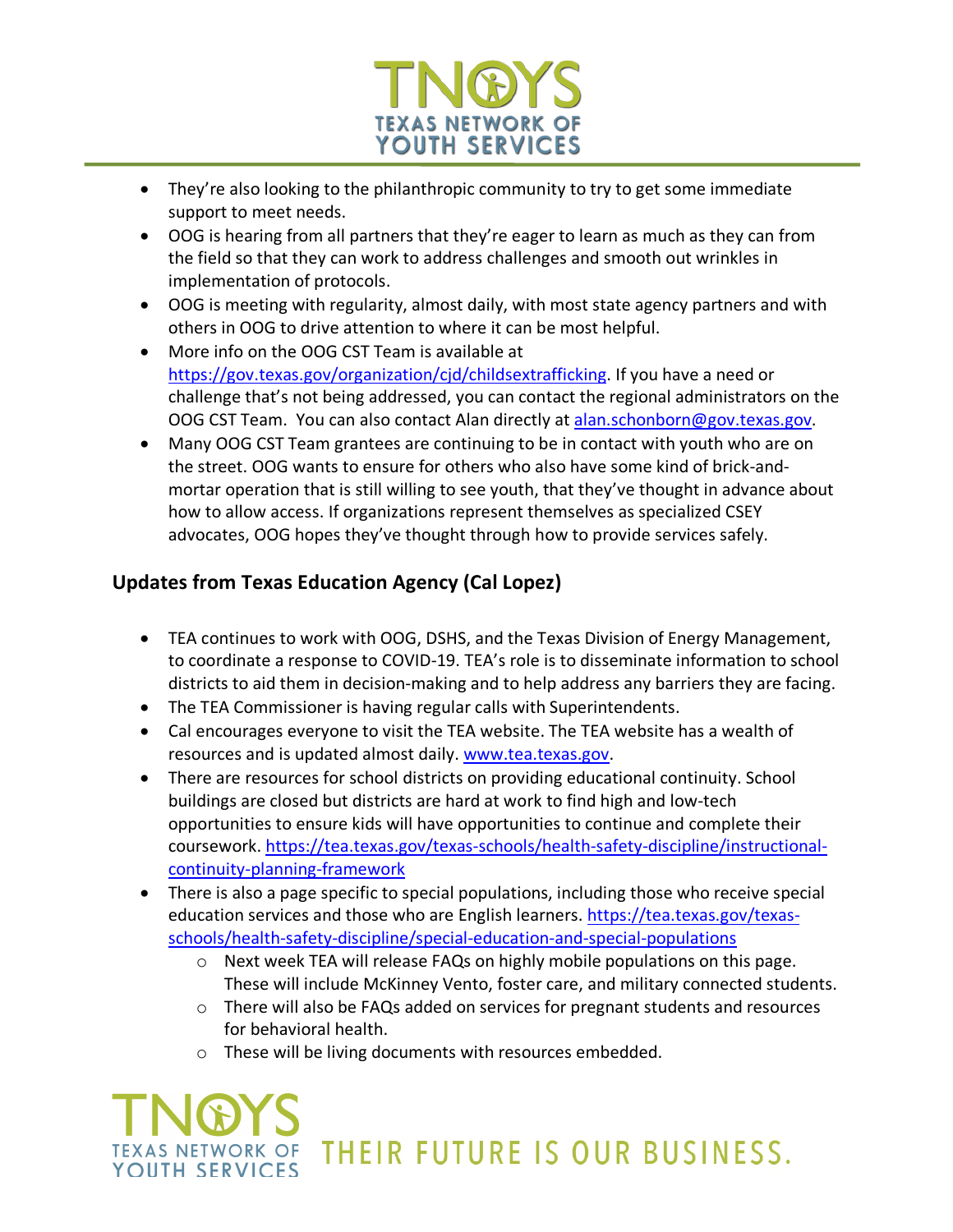

- Any questions for TEA about COVID-19 need to go to the official COVID-19 email address: disasterinfo@tea.texas.gov.
- You can send specific questions related to McKinney Vento questions to the Texas Education for Homeless Children and Youth (TEHCY) Technical Support Center at 1-800- 446-3142. The number is for anyone in the state, not just school districts. There will be COVID-19 resources posted on their webpage soon: https://www.theotx.org/.
- Under federal law all LEAs are required to designate a homeless liaison and those liaisons are the best resources to speak to specific school districts.
- You can access TEA's Texas Meal Finder at https://txschools.gov/ to find information on accessing meals for students in need. You can enter your school or district meal and you will be directed to meal pick-up locations in your area.
- If you have resources that might be helpful for TEA to distribute, you can send them to Cal at cal.lopez@tea.texas.gov</u>. Or you can send to the homeless education mailbox at homelesseducation@tea.texas.gov.
- TEA is working closely with school districts and providing guidance to look at the best way to provide coursework to students. The TEA website has information at https://tea.texas.gov/sites/default/files/Guidance%20to%20Districts%20on%20Providin g%20Internet%20to%20Students.pdf on cable companies and internet providers offering free hotspots and wifi due to COVID-19.
- Districts are looking at developing packets and other materials for student who don't have internet access to complete their coursework.

### **Updates from Texas Department of Housing and Community Affairs (Naomi Cantu)**

- TDHCA is having a number of items regarding homelessness and general resources for COVID-19 response go its board meeting, which will be held on Thursday. A lot of what will happen depends on the board meeting, where there will eb discussions about redirecting certain resources.
- They got permission from the Comptroller to re-program some of the HHSP funds for the largest cities in Texas – it's about \$200,000 they're looking at.
- TDHCA is working to identify ways to help with rental assistance through the HOME program.
- They are in communication with HUD for a number of waiver requests. They're working to see what is possible and if/when HUD will release waiver options for all sub-grantees without a specific ask. That may be in the works.
- Things are changing daily.

# THEIR FUTURE IS OUR BUSINESS. YOUTH SERVICES